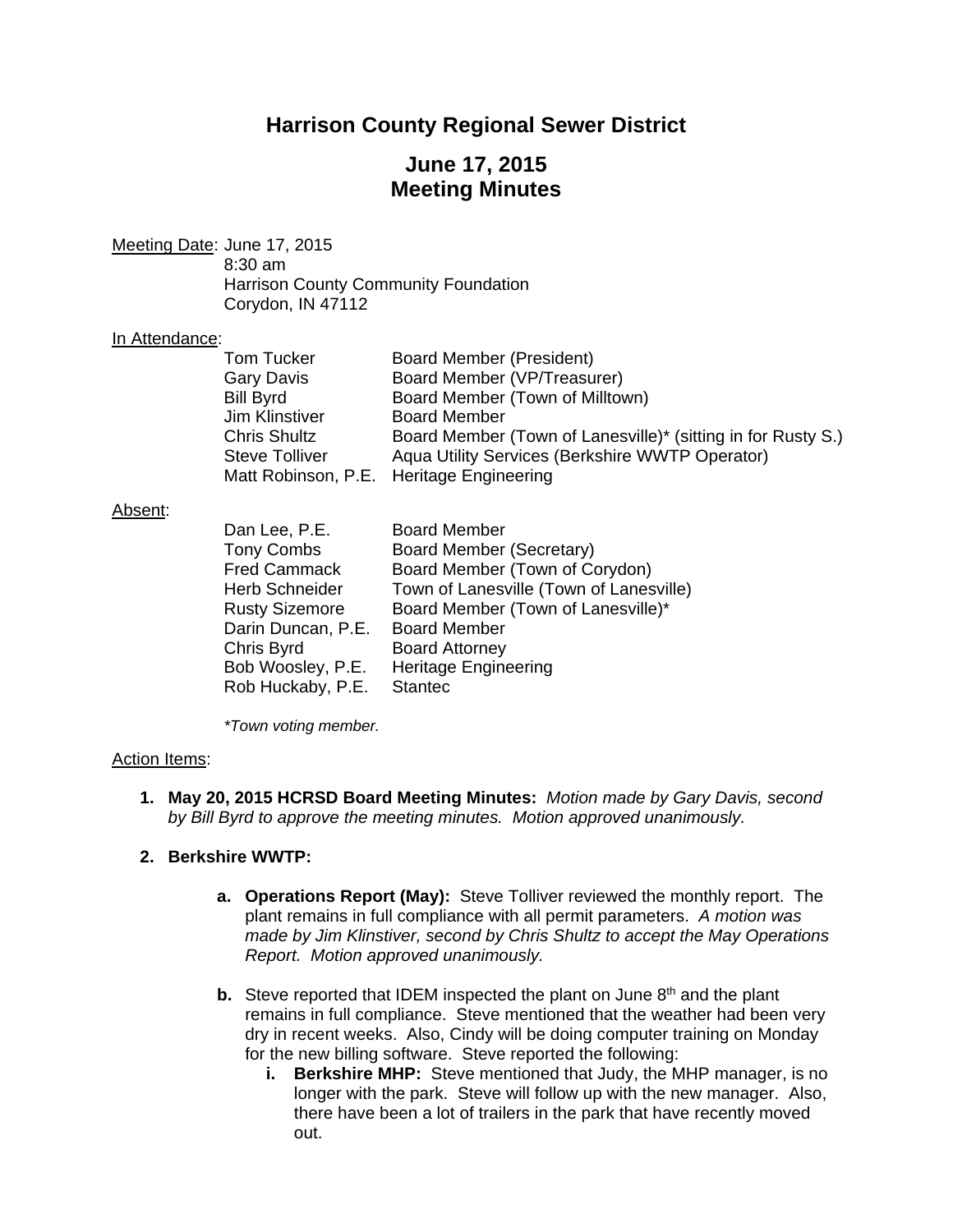HCRSD Mtg Minutes June 17, 2015 Page 2 of 4

- **ii. Flow Meter Calibration:** Steve reported that the new flow meter has been reading flow much lower than it should be reading (about 1/3 of what it should be reading). The meter is being recalibrated today and the problem should be worked out by the end of the week.
- **iii. Lift Stations:** All stations have been working properly. Routine maintenance including replacing compressor oil and air filters has been completed.
- **iv. Portable Hoist:** The portable hoist and four (4) bases have been received. The hoist base at the plant has been installed and anticipate that the remaining bases will be installed at the lift station sites by next week.

### **3. Lanesville I-64 Interchange Sewer Project**

### **a. District's Part of Project:**

### **i. Construction:**

- i. Matt reported that a punchlist inspection of the project has been carried out and the Certificate of Substantial Completion has been prepared. Only minor deficiencies where found during inspection.
- ii. Need to complete local electrical inspection of the lift station and schedule lift station start-up. Will coordinate lift station start-up with Chris Shultz so Lanesville can be ready for the flow they will be receiving from the lift station.
- iii. We have responded to the latest letter received from IDEM about deficiencies on the erosion control plan. Only four (4) comments were received and we anticipate no more comments on the plan.
- iv. Matt presented pay request #5 from the contractor for Board consideration.
- v. A discussion was held about asphalting of the new lift station access road. Matt explained that only the portion of the access road inside the R/W was intended to be paved. The rest of the access road was to be gravel. As a cost cutting measure the asphalt was deleted because the contractor had a high price for asphalt (i.e. \$530/ton) and this would save a substantial amount of money. Steve suggested that the Board could have the County pave the access road with their paving contractor when they were in the area and reimburse the County for this work. The County paving contractor would likely do the work for substantially less cost. This possibility will be considered.

## **b. Town's Portion:**

**i.** Construction: Chris Shultz reported that the new plant lift station equipment platform has been ordered and should be received in September. Everything else has been going well with the project.

### **4. Treasurers Report:**

a. *Motion made by Chris Shultz, second by Jim Klinstiver to approve the May Treasurer's Report. Motion approved unanimously.* It was mentioned that Berkshire MHP is two payments behind on their sewer bills.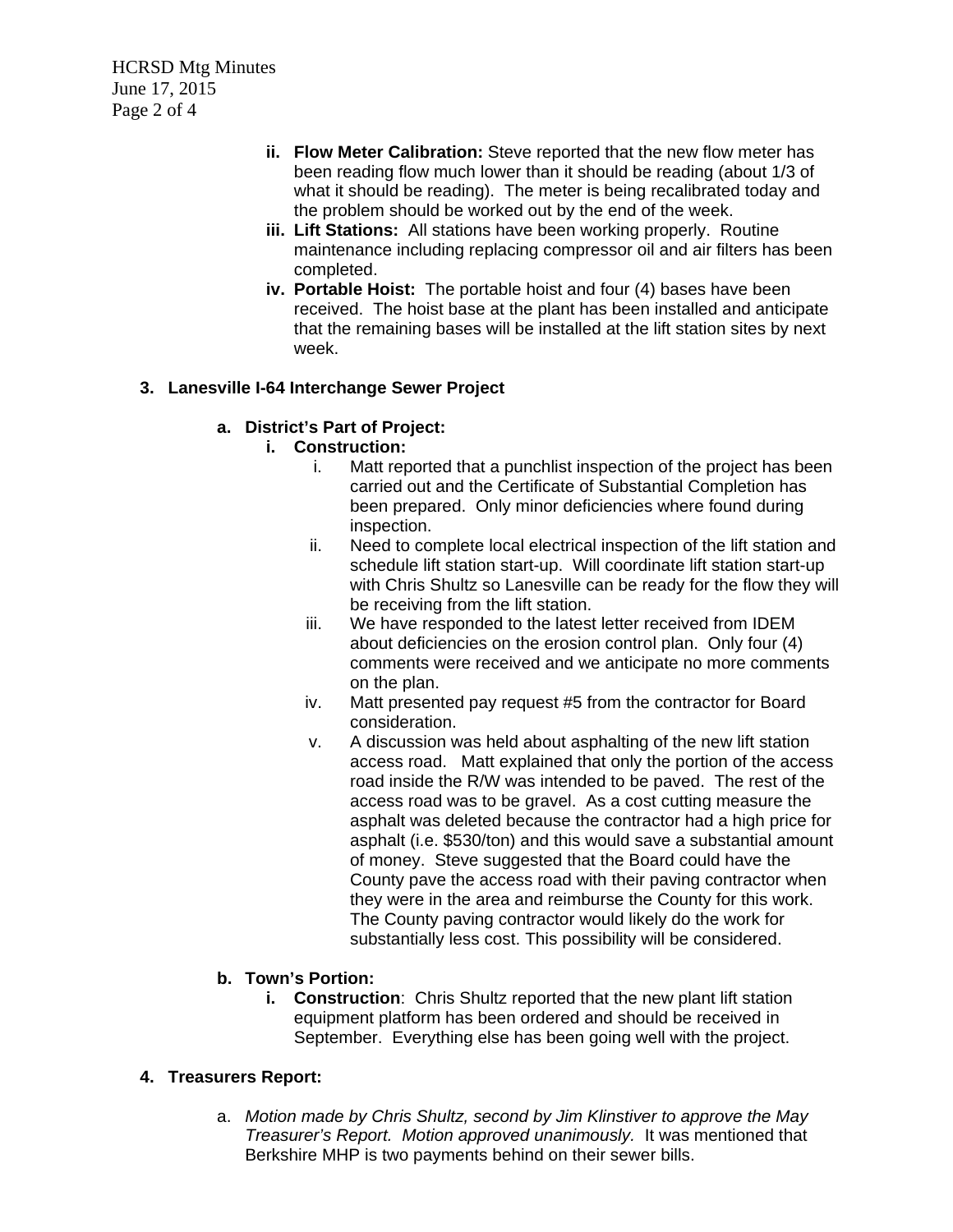HCRSD Mtg Minutes June 17, 2015 Page 3 of 4

> b. *Motion made by Gary Davis, second by Jim Klinstiver to pay the following claims. Motion approved unanimously.*

#### *District Checking Account:*

| i. Harrison REMC-WWTP electric service                        | \$1,322.69 |
|---------------------------------------------------------------|------------|
| ii. Duke Energy - lift station electric service               | \$21.71    |
| iii. Aqua Utility Services - billings/sludge haul/mtls/dialer | \$1,343.71 |
| iv. Aqua Utility Services - new flow meter & crane            | \$8,013.22 |
| v. Aqua Utility Services - June WWTP operations               | \$2,465.83 |
| vi. Town of Corydon - May sewer bills                         | \$4,229.91 |
| vii. Heritage Eng. - Inv. 07030-67 - Support Services         | \$267.66   |
|                                                               |            |

c. *Motion made by Jim Klinstiver, second by Gary Davis to approve the following invoices. Motion approved unanimously.* 

| i. Heritage Engineering – Invoice No. 15008-05  | \$1,485.00 |
|-------------------------------------------------|------------|
| Paid via County account 30302.                  |            |
| ii. Heritage Engineering – Invoice No. 12053-25 | \$1,055.75 |
| Paid via County account 30311.                  |            |

- d. *Motion made by Gary Davis, second by Jim Klinstiver to approve the following invoice. Motion approved unanimously.* 
	- i. Infrastructure Systems Inc. (Pay Application No. 5) \$98,876.00 *This invoice is for the Lanesville Interchange Sewer Project.*

#### **5. Other Items:**

- **a. North Harrison School Campus:** It was discussed that Bob has sent an email to the School about sewer service and it is now in the schools court. The Board is awaiting a formal request from the School for sewer service.
- **b. Strategic Planning:** Matt mentioned that a possible funding source for future planning efforts could be a Planning Grant from the Office of Community and Rural Affairs (OCRA). OCRA can approve planning grants up to \$30,000 with a 10% match. The main condition of receiving the grant money is that the dollars must benefit low to moderate income households (at least 51% low to moderate income households). An income survey of the planning area must be carried out before a grant application can be submitted. Tom mentioned that a lot of areas in Harrison County won't meet the low to moderate income guidelines. Matt stated that the planning area could be limited to those areas where there is a high confidence level that we can meet the income guidelines (Oak Park may be one area that would qualify). Another funding option would be to request funds from the County to carry out a planning study.
- **c. Stormwater:** It was mentioned that stormwater issues where still in the County Commissioners ball park. Also mentioned was previous discussions about doing something on Little Indian Creek to retain stormwater runoff. It was mentioned that Tyson had about \$100,000 in damage during the last 7 inch rain storm.
- **d. Subdivision on SR 62:** Bob has reviewed the plans for the new Cave Springs subdivision that is proposed to be built along SR. 62.
- **e. Certificate of Substantial Completion:** Tom presented the Project Certificate of Substantial Completion for the District's part of the Lanesville I-64 Interchange Sewer Project for approval. *A motion to approve the*